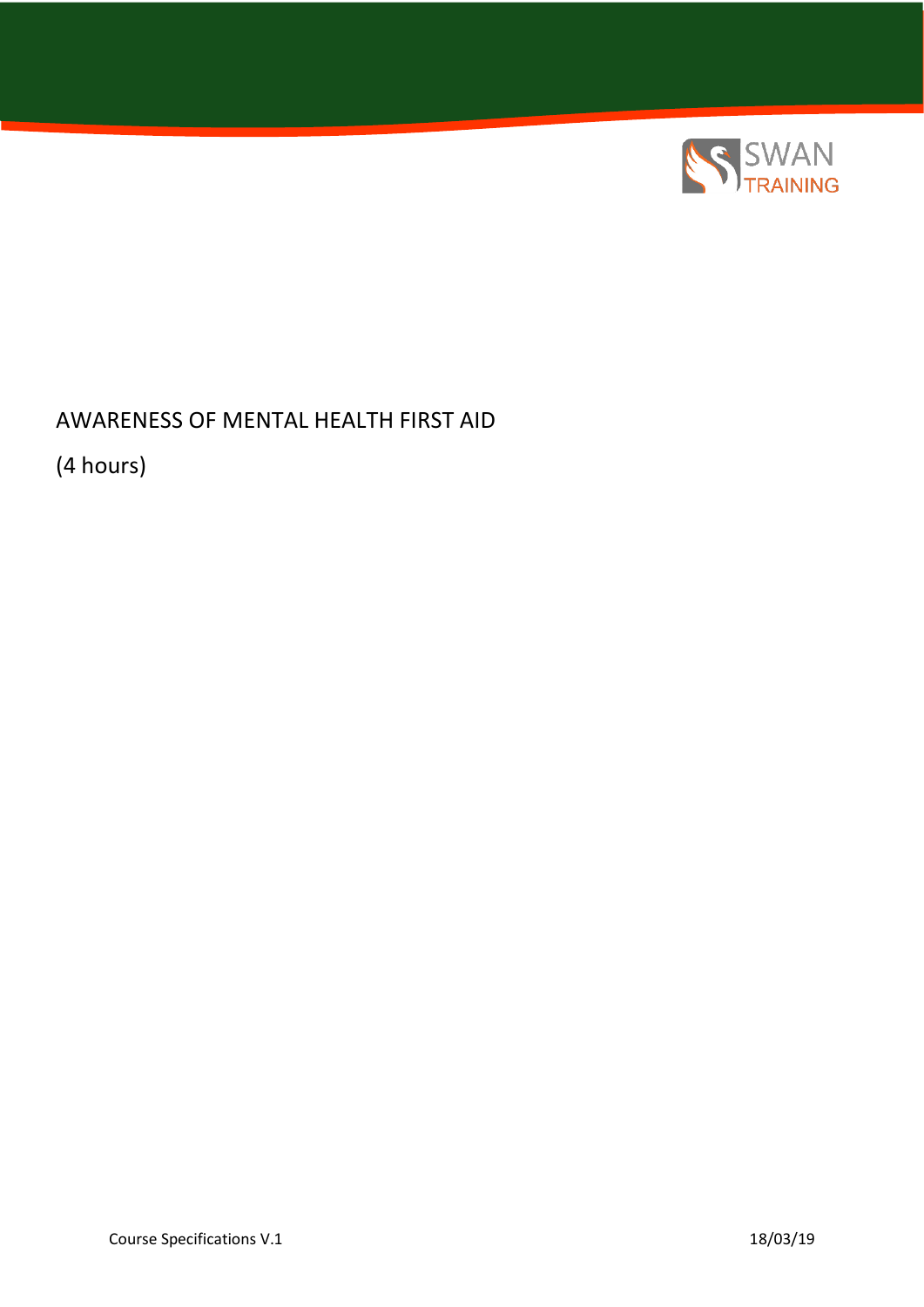## **COURSE SPECIFICS**

**Age**: 14+ **Maximum**: 16 Candidates **Duration**: 4 hours **Cost**: £499.00 + VAT **Location**: Your premises

## **Qualification delivery**

The qualification has 4 assigned guided learning hours (GLH) and 5 hours total qualification time (TQT). GLH indicates the number of classroom contact hours that the learner will undertake. TQT includes GLH but also takes into account any unsupervised learning and is an estimate of how long the average learner will take to complete the qualification.

The minimum classroom contact time of 4 hours can be spread over a maximum of 2 weeks. Each session must be a minimum of two hours.

The class ratio for the qualification is a maximum of 16 learners to 1 Trainer/Assessor.

| <b>LEARNING OUTCOMES</b>                                                                                                         | <b>ASSESSMENT CRITERIA</b>                                                                                                                                                                                                    |
|----------------------------------------------------------------------------------------------------------------------------------|-------------------------------------------------------------------------------------------------------------------------------------------------------------------------------------------------------------------------------|
| The learner will:                                                                                                                | The learner can:                                                                                                                                                                                                              |
| 1. Know what mental health is, why people<br>develop mental health conditions and the<br>role of a First Aider for mental health | 1.1 Define mental health<br>1.2 Indicate understanding of the stigma surrounding<br>mental health<br>1.3 Identify factors that can affect a person's mental<br>health<br>1.4 Understand the role of a First Aider for mental  |
| 2. Know how to provide advice and practical<br>support for a person presenting a mental<br>health condition                      | health<br>2.1 Outline the advice that should be provided to a<br>person suffering from a suspected mental health<br>condition<br>2.2 Know when to contact the emergency services in<br>respect of first aid for mental health |
| 3. Know how to recognise and manage stress                                                                                       | 3.1 Identify signs of stress<br>3.2 State how stress can be managed                                                                                                                                                           |
| 4. Know how to recognise a range of mental<br>health conditions                                                                  | 4.1 Identify signs and/or symptoms for the following<br>mental health conditions:<br>• Depression<br>• Anxiety<br>• Psychosis<br>• Eating disorders<br>• Suicide<br>• Self-harm                                               |